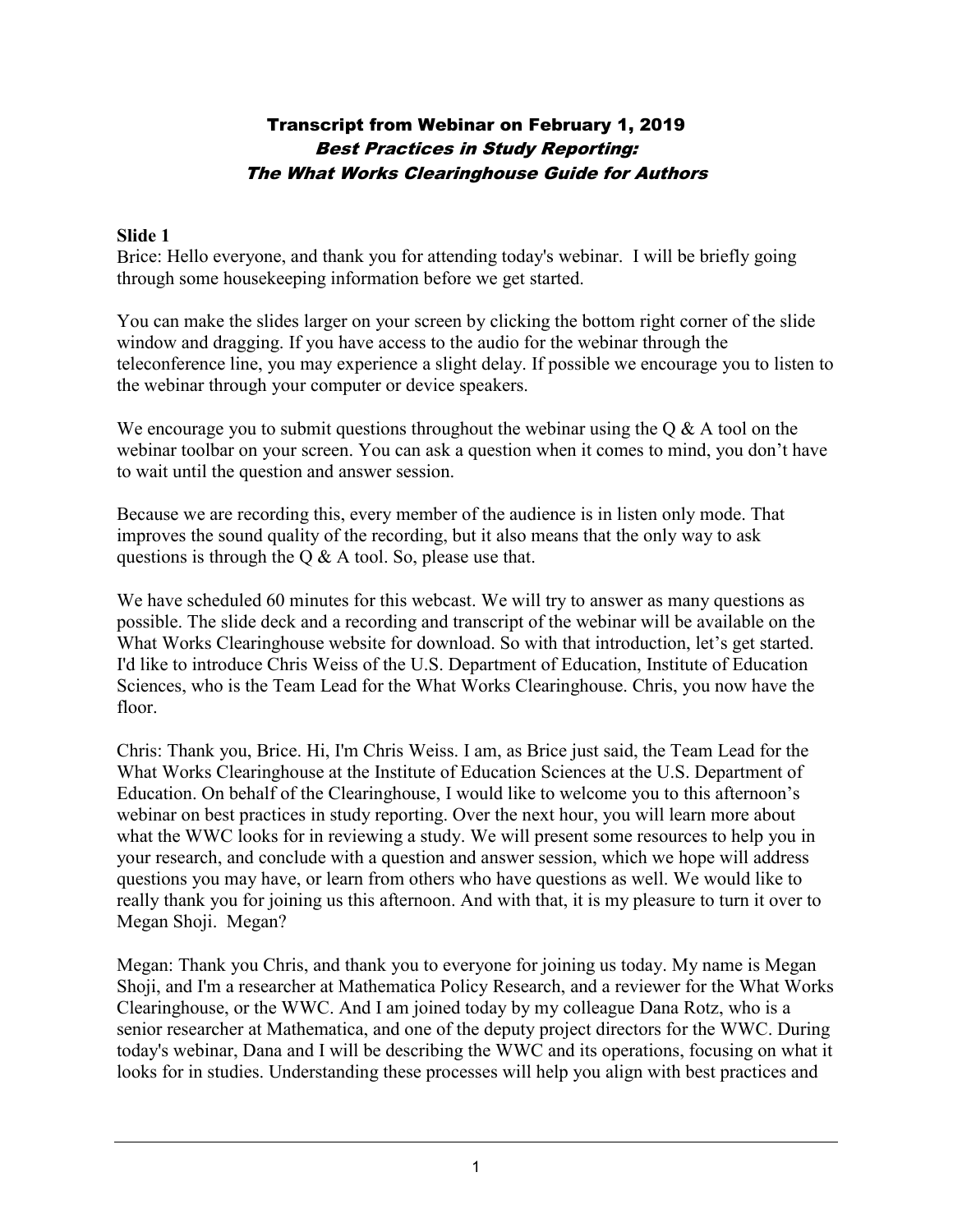study reporting to the WWC. And it will also enable you to position your studies for complete and efficient WWC review, so our staff won't need to contact you for more information.

# **Slide 2**

Our plan for today is to present for no more than 40 minutes on what the WWC is, what information it looks for in studies, and what happens if the WWC needs more information than a study provided. We will briefly share some additional WWC resources, and will then have time for questions. As a reminder, you can submit your questions using the  $Q & A$  tool at any time. You don't have to wait until the question and answer session. And if you have more questions after today's webinar, we encourage you to submit your questions through the WWC Helpdesk by February 15th. And we will share answers to those questions on the WWC website. And with that, I will turn it over to Dana to start us off on today's presentation.

# **Slide 3**

Dana: Excellent, thanks Megan. Before we jump into best practices for reporting study information to the WWC, we would like to take a moment to talk about what the What Works Clearinghouse is.

# **Slide 4**

Dana: Over the past two decades, there has been an increased emphasis on making instructional or education policy choices using evidence from scientifically-based research. But identifying evidence-based programs and practices can be both time-consuming and difficult. Searching for research may return dozens or even hundreds of studies. And, even with a lot of time to read all of this research, it can be difficult to identify the high quality studies that provide the best evidence. Or, to know which evidence to believe when different studies show different findings.

The What Works Clearinghouse was established in 2002 to be a central and trusted source of scientific evidence for what works in education. It was one of the first investments of the Institute of Education Sciences, which is an independent nonpartisan entity within the U.S. Department of Education, responsible for education-related research, statistics, and evaluation. The WWC seeks to identify all relevant rigorous research studies on a topic, review those studies against WWC design standards, and then summarize the findings from the high-quality research.

The WWC's goal is to help busy educators and policymakers efficiently make evidence-based decisions based on the most rigorous research. The WWC does not directly test or study education interventions. Instead, we summarize existing evidence for educators, administrators, and other stakeholders and can support decision-makers and researchers in finding and accessing evidence to answer a range of questions related to the effectiveness of education interventions, including practices, products, programs, or policies.

# **Slide 5**

Like researchers, the WWC seeks to advance scientific evidence for what works in education. Helping students is the WWC's ultimate goal, and that is what motivates many of us, as well as you all in the audience, to do the work that we do. To achieve this goal, the WWC focuses on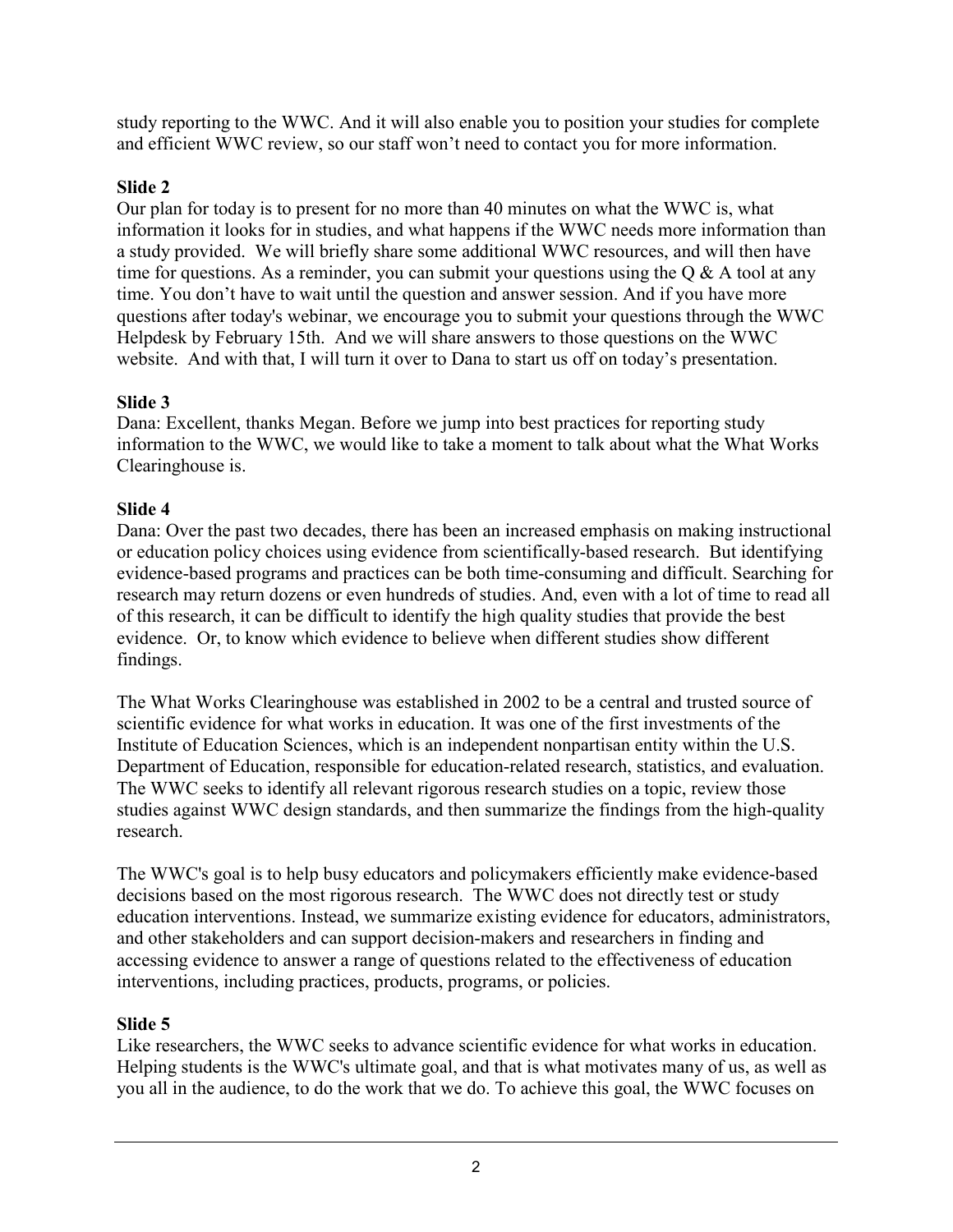getting information about what works in education into the hands of key stakeholders, such as teachers, school and district leaders, and state federal policymakers. Because it's all about supporting educators to improve student outcomes, the WWC also solicits feedback from stakeholders about what they need to know.

Researchers are a critical partner in this process. With an eye toward supporting evidence-based decisions in education, the WWC reviews studies against standards designed to identify evidence of interventions that improve student outcomes. Researchers are key partners in developing those standards, and the WWC publicizes its standards and other resources on the web to help researchers generate more research that can support evidence-based decisionmaking. So, the WWC is really a joint effort with the research and education communities to create an effective cycle of research and dissemination that flows towards improving student outcomes and other outcomes relevant to education.

### **Slide 6**

The WWC documents study characteristics and the context of reviewed studies because study conditions, sample characteristics, and the study setting provide important context for understanding findings. The WWC then summarizes evidence from reviewed studies in four types of publicly available products. These products include intervention reports, which review all of the publicly available research on specific interventions, and synthesize the findings from rigorous studies to guide evidence-based decisions. There's also practice guides, which help educators address challenges using evidence-based strategies. There's quick reviews that provide timely assessments of recent research studies receiving public attention. And finally, individual study reviews summarize individual studies the WWC has reviewed.

## **Slide 7**

The best practices and reporting that we will describe in this webinar are important for all studies eligible for WWC review, regardless of the type of summary the WWC generates. And although we will focus primarily on group design studies, including randomized controlled trials and quasi-experimental design studies, regression discontinuity design studies and single case design studies are also eligible for WWC review.

Please take a moment to think about how you see your role in building scientific evidence about what works in education. For example, do you see your role as developing new education interventions to test? Maybe generating evidence on the impacts of interventions? Or, generating evidence about the context or populations for which an intervention works best? Or, identifying the implementation supports and conditions needed for an intervention to work? Maybe you see your role as a combination of these things, or maybe all of them. The WWC can help with each of these goals, but we need certain information from study authors to complete our reviews of studies.

## **Slide 8**

Next, we will describe what information the WWC looks for in studies identified for WWC review. I'll turn it over to Megan to start us off.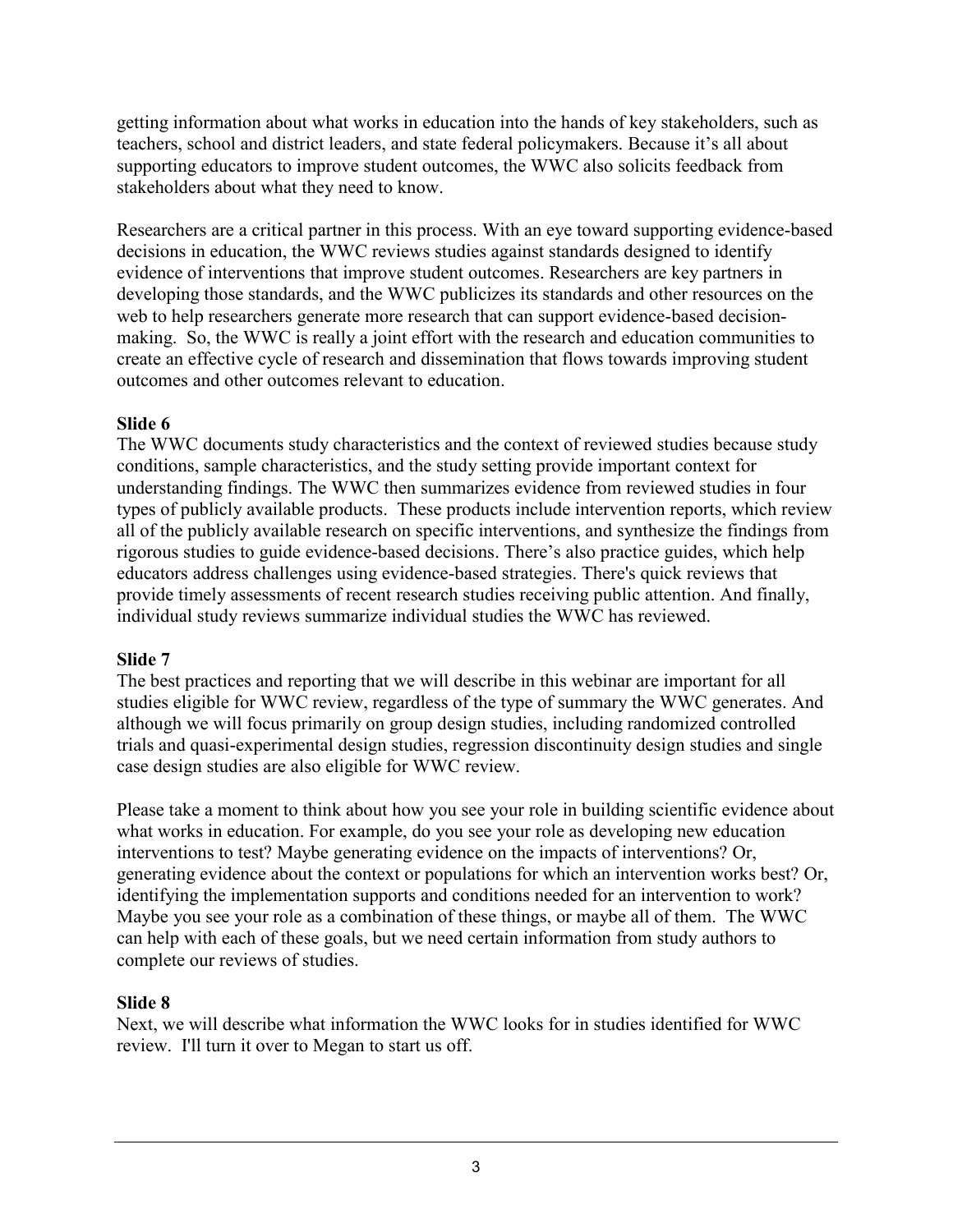Megan: Thanks, Dana. So I will start with the big picture, and then we can dig into some details about what the WWC looks for in studies.

## **Slide 9**

So at a high level, the WWC looks for evidence of what works in education. Education research examines a wide variety of issues. Topics include implementation, assessment of disparate outcomes, the effectiveness of interventions, and many other topics. But the WWC focuses specifically on research on causal effects.

The WWC rates the quality of evidence that a study provides for demonstrating effects of an intervention. And to do this, the WWC asks, "Does the study have a design that can support causal inferences about the impact of an intervention on student outcomes?"

We can have confidence in impact studies when the design rules out other potential causes of effects. In other words, a well-designed study is one where you can be confident that any improvement you see in student outcomes was due to the intervention being studied, and not to some other characteristic of the districts, the schools, the teachers, or the students participating in the study.

We should interpret findings from impact studies with caution when there are design factors that call into question whether the study really rules out other causes of effects. Such as, if there was high sample loss over the course of the study, which is known as attrition, or if there was nonrandom assignment of study participants to intervention and comparison groups.

We cannot have confidence in impact studies when factors besides the intervention may be responsible for the measured effects. For example, this is the case for a study that lacks a comparison group, a study with substantial differences between the intervention and comparison groups at the start of the study, which is known as baseline nonequivalence, or, a study with a factor other than the intervention that was perfectly aligned to one study condition, which is known as a confounding factor.

## **Slide 10**

Now that we have a sense of the big picture, let's dig into the details. The WWC looks for three basic types of information in impact studies: study characteristics and context, study design and analysis details, and study data. In the next part of the webinar, we will walk through each of these in detail, and describe the specific types of information that the WWC looks for in a review.

## **Slide 11**

I'll start with study characteristics and context. The WWC looks for information on three aspects of study characteristics and context that ultimately help education decision-makers understand whether the intervention might work in their own context.

First, the WWC looks for information on the intervention and comparison conditions. WWC reviewers look to answer what intervention does the study evaluate, and what services, if any, were provided to the comparison group. The goal here is to understand what is being tested, and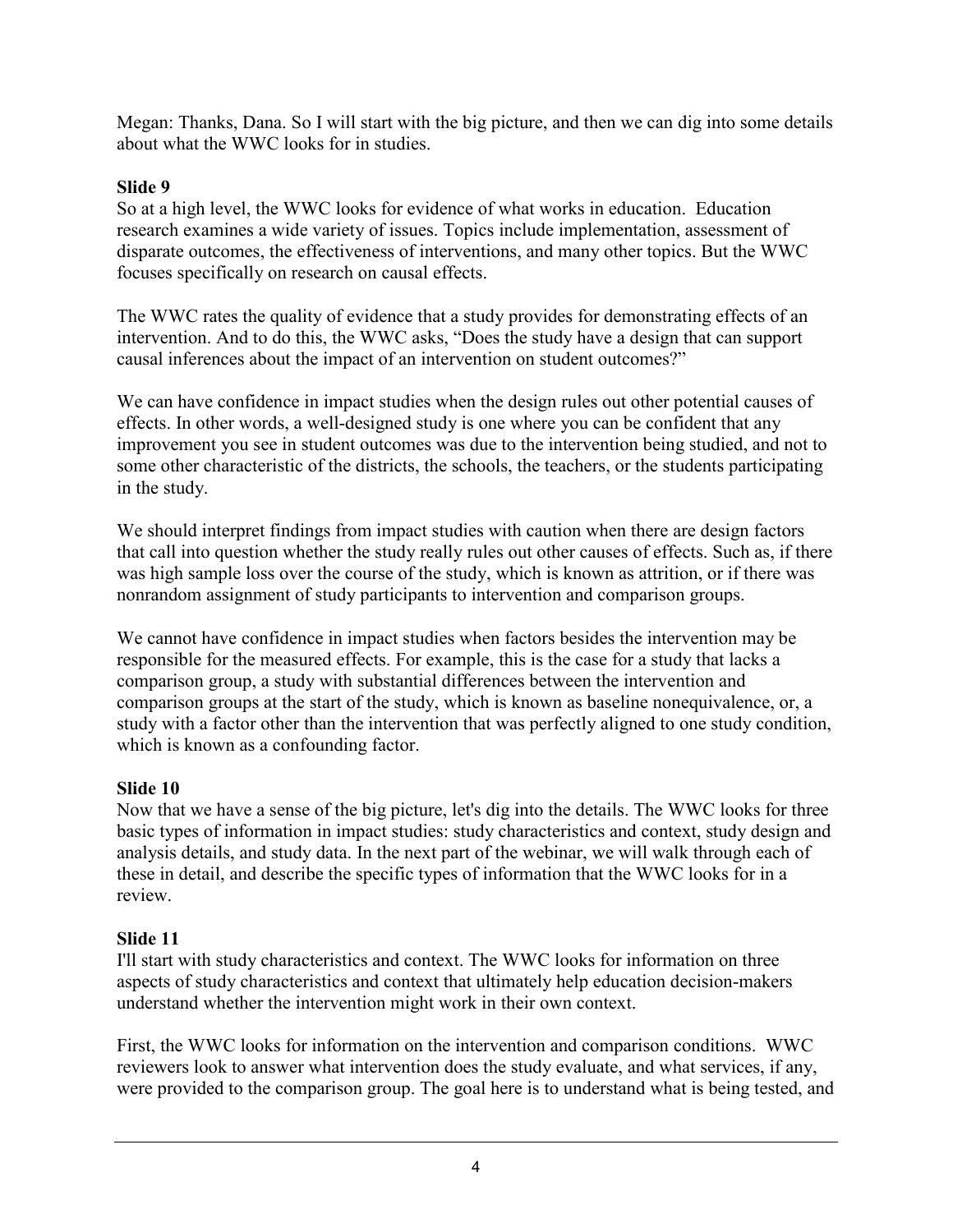the contrast between the intervention and comparison groups. So, the WWC looks for a description of the intervention that the study evaluates, which could be a program, a product, a policy or a practice, as well as a description of any services received by the comparison group.

For example, a study might evaluate an early math curriculum designed to improve young children's early numeracy skills, and the study might use a comparison group in pre-K classrooms in public schools that is not receiving similar services to the early math curriculum being evaluated. The WWC will look for specific information on several aspects of the intervention to provide context for understanding study findings. This includes its intended and actual duration, intensity, content, and delivery. For example, over how many weeks was the curriculum used? How many minutes a day did they spend on the curriculum? What specific math topics were covered? Who delivered the curriculum? And how does this compare to what the curriculum developers intended? The WWC will also look for information on any implementation supports provided, such as initial training or ongoing coaching for implementers of the curriculum. And, the WWC will look for information on the delivery method. For example, was the curriculum implemented with individual students, with small groups, with whole classes, or with whole schools? This type of information helps education decision-makers understand what is involved in implementing the intervention. And, it helps them assess whether the intervention might be a good fit for their context and for their needs.

## **Slide 12**

Beyond the intervention and comparison conditions, the WWC also looks for information on the study sample to understand who participated in the study. The WWC looks for things like student ages or grade levels, the population or subgroup that students represent. For example, this might include whether the sample is from the general education population, or a subgroup, like special education students or English learners. The WWC also looks for the school type meaning whether the sample was drawn from public, private, charter, or parochial schools and student background characteristics, such as the racial, ethnic, and gender distribution of the sample and the proportion of students eligible for free or reduced-price lunch. This information ultimately helps decision-makers assess whether the study findings might apply to their own populations of students.

#### **Slide 13**

Finally, the WWC looks for information about the study setting to understand where did the intervention occur. For example, the country or state, whether the setting was urban, suburban, or rural, and the school or classroom context where the intervention occurred. For instance, was it in school or out of school? Was it in regular or inclusion classrooms, or perhaps it was only in Title I schools? The WWC will also look for any other notable setting characteristics, such as whether the intervention occurred in classrooms of teachers with a specific credential. This information helps decision-makers assess whether the study findings might apply in their own context.

Next, Dana will talk about the second type of information the WWC looks for in impact studies, which is study design and analysis information.

#### **Slide 14**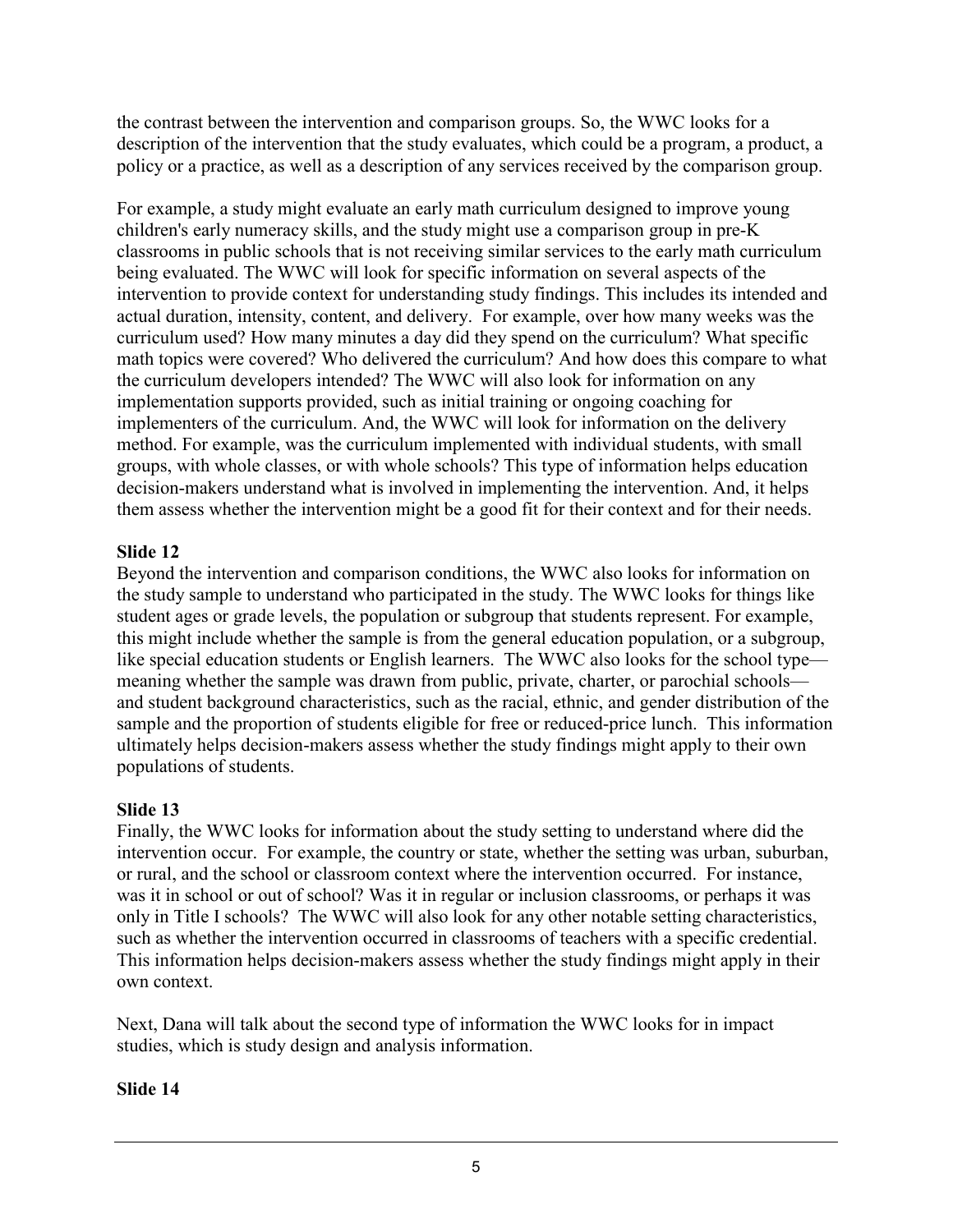Dana: Thanks Megan. The WWC looks for four aspects of the design and analysis to determine how to rate the study design of each analysis reported in the study. First, the WWC looks for information on the measures used in the study. For each outcome measure, this includes a description of the measure, and its psychometric properties, the scoring procedures used, and whether the data were collected using the same procedures for the intervention and comparison groups. For instance, the example early math study Megan described earlier might use the *Individual Growth and Development Indicators of Early Numeracy* as its outcome measure. This is a 10-minute assessment that measures early numeracy and has high established testretest reliability and concurrent validity. Knowing this information helps the WWC assess the eligibility of studies to be reviewed under different topic areas. To be eligible for WWC review, the study's outcome must be related to the topic area, and meet criteria described in the specific review protocol. For example, a review protocol might require that either the outcomes be standardized measures with established psychometric properties, or that outcomes demonstrate the minimum level of reliability or validity based on the study data.

### **Slide 15**

The WWC also looks for basics of the study design, including how eligible students, classrooms, teachers, or schools were identified and recruited for the study and how study participants were assigned to the intervention comparison groups. For example, this includes whether the study recruited and assigned individuals to intervention and comparison groups, or clusters of individuals, such as classrooms or schools. It also includes whether the individuals or clusters of individuals were assigned to the intervention and comparison groups through random assignment, or by some other method. And it includes the assignment procedures and processes used, including when and how the study assigned participants to intervention comparison groups. For example, for a random assignment study, the WWC would want to know if authors varied assignment probabilities, or used stratification in random assignment. For a nonrandom assignment study, they might ask, "What kind of matching methods did the study authors use?" The WWC uses this information to determine what study data will be needed to assess the quality of the study design.

## **Slide 16**

The WWC also looks for information about the analytic approach. Its goal is to understand what analytic methods were used to estimate impacts and calculate effect sizes. For example, the WWC looks for whether the study conducted the analysis using data on individuals, or data aggregated into groups, such as classrooms or schools. The WWC will also look for the method used to compare outcomes for the intervention comparison groups, for example, linear regression, or ANOVA, or a comparison of means. And also, which variables if any, were controlled for in that analysis. In addition, the WWC will look for how statistical significance and standard errors were calculated. This includes whether any adjustments were made to correct for clustering of individuals within groups, or for testing impacts on multiple outcomes.

And finally, the WWC will look for information on which units, and by that I mean students, teachers, classrooms, or schools were included in the sample used to measure the impact of the intervention. This includes whether any units were excluded from the sample, and if so, why. And, in the case of a randomized controlled trial, whether any units entered the sample after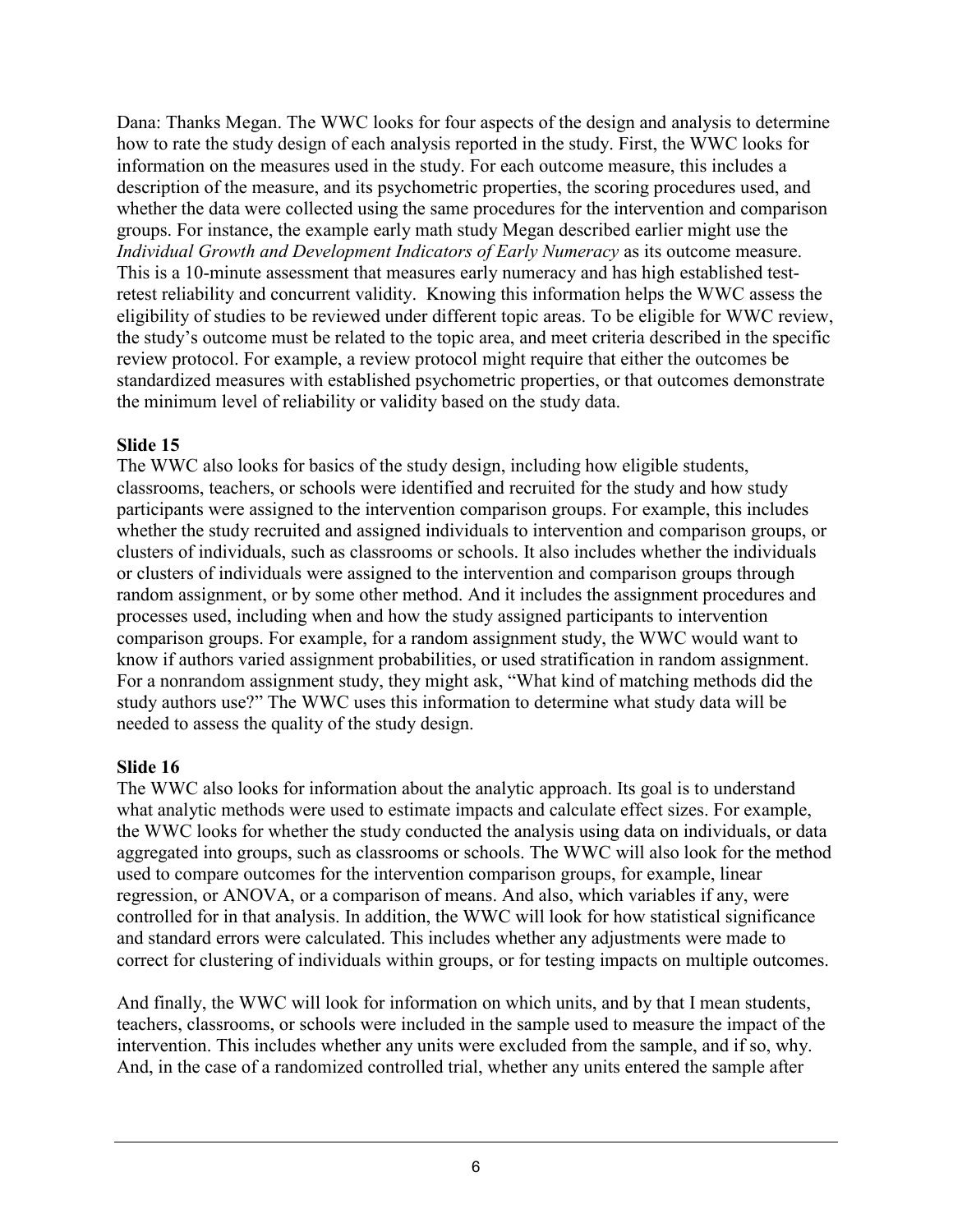random assignment. The WWC calls individuals who enter clusters after random assignment "joiners."

The WWC uses all this information to determine how to report the findings of the study.

# **Slide 17**

Finally, the WWC looks for information about how the analysis accounted for missing data, including which methods were used, and which software was used to carry out those methods. For example, this method might be multiple imputation with chained equations, and the WWC would also look for the author to specify the specific software package used to carry that imputation out. The WWC is interested in this information, with respect to both baseline data, meaning pre-intervention measures, and outcome data. And the WWC uses this information to determine whether the study used acceptable methods to account for missing data.

Lastly, Megan will describe the types of study data the WWC looks for in impact studies.

Megan: Thanks, Dana.

# **Slide 18**

The WWC looks for three types of study data that it uses to summarize findings and rate the study design of each analysis. First, the WWC looks for outcome and baseline data for each analysis. In all studies, for each outcome measure and pre-intervention measure, the WWC looks for the numbers of individuals in the analytic samples, the means, and the unadjusted standard deviations for the intervention and comparison groups. The WWC uses this information to assess baseline equivalence of the intervention and comparison groups, and to document impacts. For instance, the example study of an early math curriculum might report these means and unadjusted standard deviations for 55 students in an intervention group and 60 students in a comparison group. The WWC could use the means and unadjusted standard deviations for the study's outcome measure, which is the spring numeracy test, to document impacts. The WWC could use the same information for the study's pre-intervention measure, the fall numeracy test, to assess baseline equivalence of the intervention and comparison groups.

Second, the WWC looks for the estimated effects of the intervention on each outcome measure, including the statistic used to estimate the effect. One statistic might include a regression coefficient, the associated *p*-value, and the effect size. When reported, the WWC uses this information to document impacts. For example, the early math study might report this tstatistic, associated *p*-value, and effect size for the difference in means between the intervention and comparison groups.

# **Slide 19**

Besides the number of individuals in intervention and comparison groups for each analysis, the WWC looks for additional sample size information for two types of studies. Randomized controlled trials, or RCTs, where the study of randomly assigned individuals or clusters to intervention and comparison groups, and cluster designs, where the study assigned clusters of individuals to intervention and comparison groups through either random assignment or nonrandom assignment.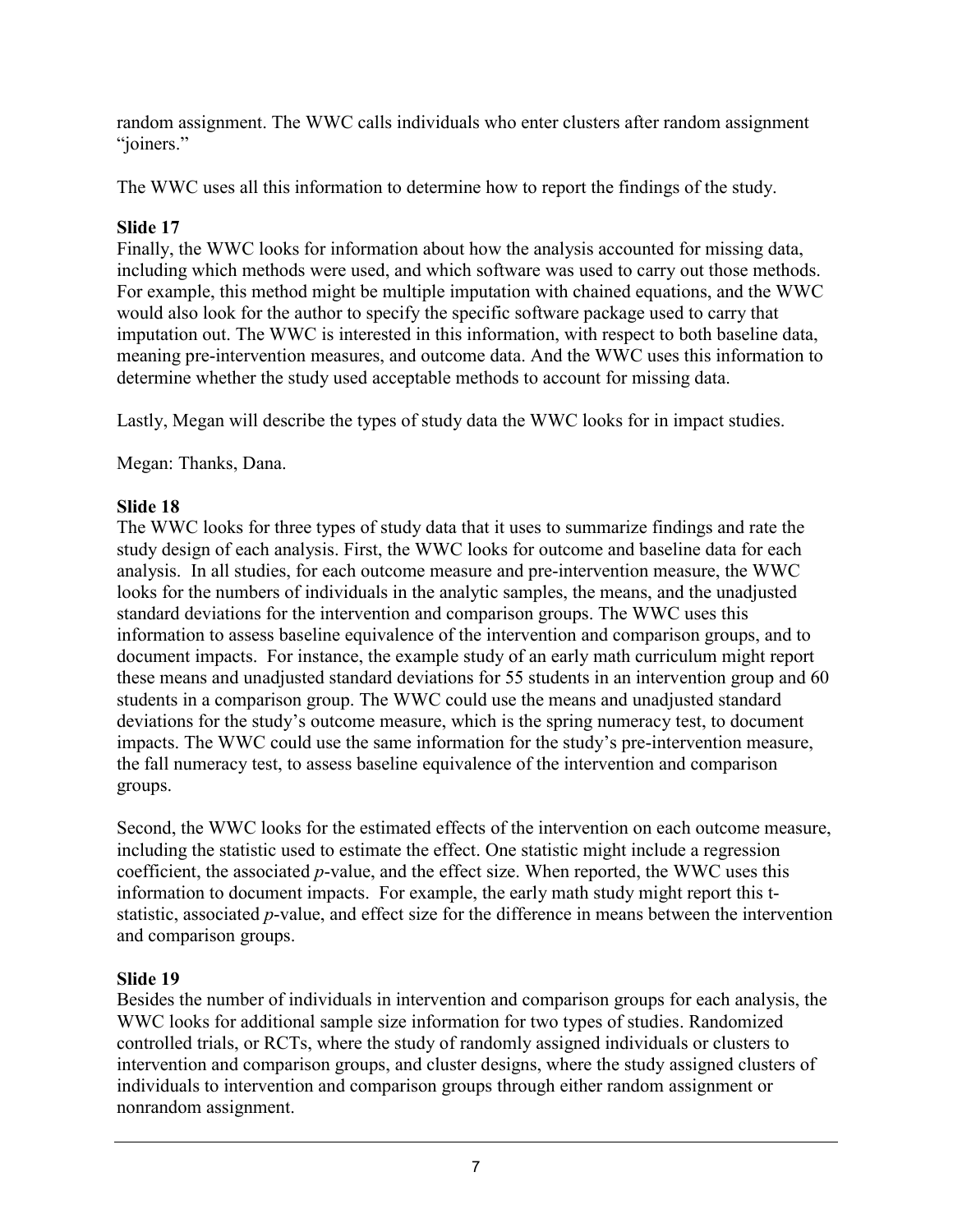For all RCTs, the WWC looks for the number of individuals in intervention and comparison groups at the time of random assignment. For example, the early math study we've been discussing might report that 55 students were randomly assigned to the intervention group, and 65 to the comparison group. The WWC uses this information to calculate sample loss, which is also known as attrition. In the example, only 60 of the randomly assigned comparison group students were included in the analysis for the spring numeracy test, so the WWC would calculate attrition rates based on the five students who dropped out of the sample.

#### **Slide 20**

For cluster designs, the WWC also looks for the number of clusters in the analytic sample for the intervention and comparison groups for each outcome measure, and the number of individuals within those clusters around the time that baseline data were collected, and around the time that outcome data were collected. To illustrate, the example early math study might report that there were five intervention group classrooms and six comparison group classrooms in the analytic sample for the numeracy test outcome. In the fall, when baseline data were collected, there were 63 students in those five intervention group classrooms, and 67 students in those six comparison group classrooms. But in the spring, when outcome data were collected, some students had moved away and left the analytic sample classrooms, so there were only 60 students still enrolled in the five intervention group classrooms and only 63 students left in the six comparison group classrooms.

The WWC uses this information to assess two things. First, baseline equivalence of the intervention and comparison clusters and, second, whether the analytic sample is representative of the clusters. Recall that for this example, the analytic sample itself included 55 intervention group students, and 60 comparison group students.

#### **Slide 21**

For cluster designs that are also RCTs, the WWC also looks for the number of clusters in intervention and comparison groups at the time of random assignment, as well as the total number of individuals in the analytic sample clusters at the earliest point in time after any joiners entered clusters that remain in the analytic sample. In our early math study example, three students in comparison group clusters and two students in intervention group clusters enrolled in study classrooms after classrooms were randomly assigned to study groups, but within the first month of school. And, the study later collected data on these joiner students and included them in the analytic sample. For clusters included in the analytic sample, which are shown in the second row of this table, the WWC would need to know the total number of students, including these joiners, in the intervention and comparison group clusters at the earliest point in time after these joiner students entered the sample. This is shown in the third row of this table. This would include both students who end up in the analytic sample, and the students in the analytic sample clusters, but whose individual data are not actually used in the analysis. The WWC uses this information to assess cluster-level attrition, and nonresponse within clusters.

#### **Slide 22**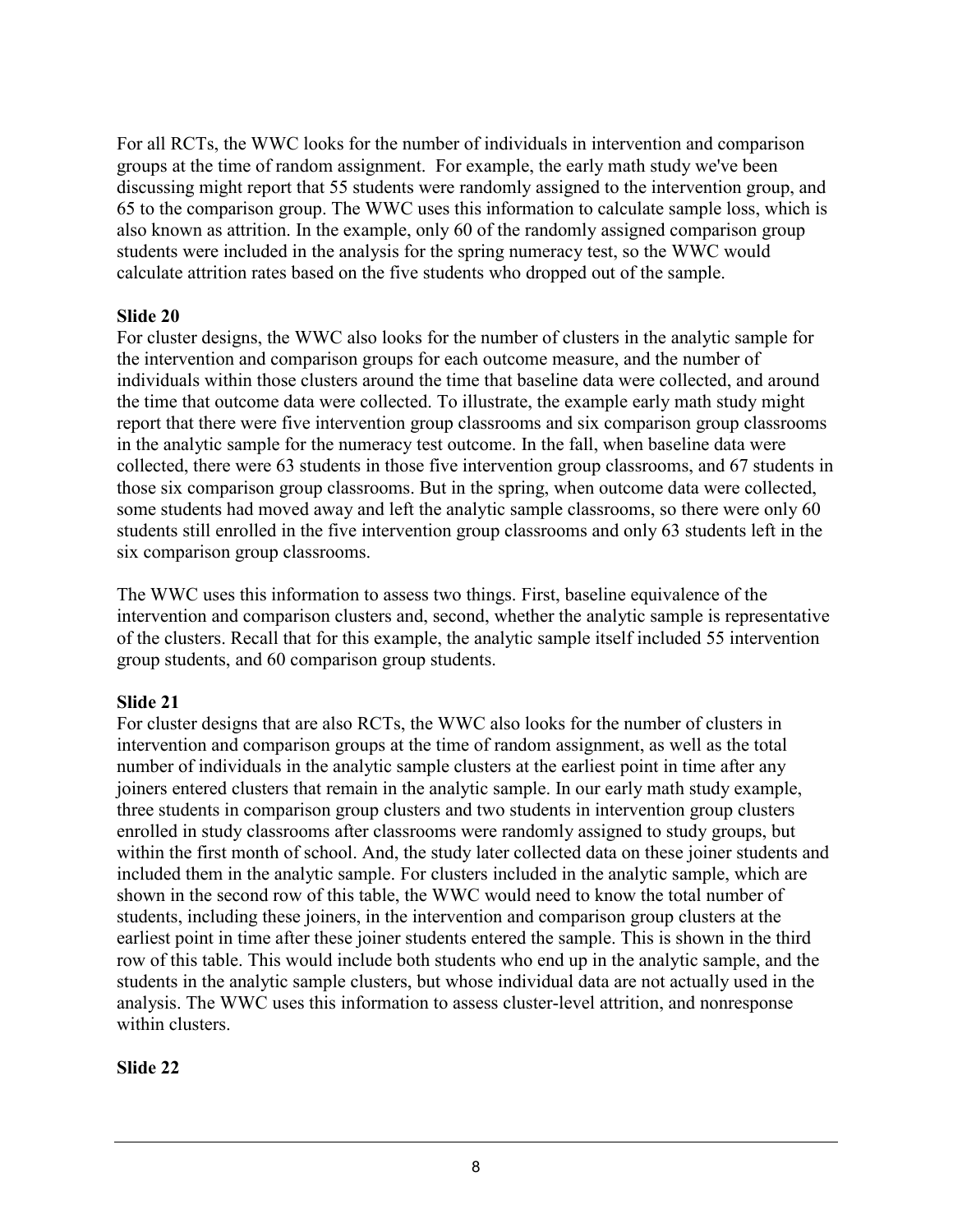Finally, only for studies that have missing baseline data or studies that use imputed data for any missing observations on outcome measures, the WWC looks for information on the missing and imputed data for each analysis. The WWC looks for baseline and outcome data for measures for which any observations are missing or imputed in the analytic sample. The WWC can use that information about non-missing data to infer something about the missing data.

The WWC looks for the number of individuals and the baseline and outcome means for the intervention and comparison groups, as well as the correlation between the baseline and outcome measures, calculated using only non-imputed data. For its numeracy test outcome measure, our example early math study might report that all 55 students in the intervention group had both baseline and outcome measures—in this case that's the fall and the spring tests. But, while 55 students in the comparison group had both fall and spring tests, five students had only the spring outcome measures. Moreover, the correlation between the fall and spring measures was 0.89.

When a study uses imputed baseline data, the WWC can use this information to assess baseline equivalence between intervention and comparison groups. And when a study uses imputed outcome data, the WWC can use this information to assess whether potential bias is limited.

### **Slide 23**

For the next section of the webinar, I will turn it back over to Dana to talk about what happens if the WWC needs more information than a study provided.

### **Slide 24**

Dana: Okay, great. So, if after three WWC staff members have examined a study and conferred on it, and that team determines that the WWC needs more information than the study provides in order to conduct their review, the WWC will request additional information from the study author or authors. This is called an author query; a request is sent to a study author for additional or clarifying information needed to review a study. Providing this new information could result in the WWC assigning the study a higher rating. Authors typically have two weeks to respond to an author query, but may request an extension. And all information received by the WWC is used by the WWC for its review, and is documented in a report made available to the public. If the WWC does not receive a response to its query, reviewers proceed using only the available information.

## **Slide 25**

The WWC will ask for any information not provided in the study that could affect the study's rating. Typically this includes information about the study's sample sizes, baseline or outcome statistics, or information about study group formation, confounding factors, outcome measures, or imputation procedures.

In addition to the information needed to determine the study's rating, the WWC may also ask for other information that could be reported, such as the sample's characteristics, features of the intervention or comparison group conditions, or analyses that were referenced in the study, but not fully presented. But, the WWC will not ask authors to conduct any new analyses as part of an author query.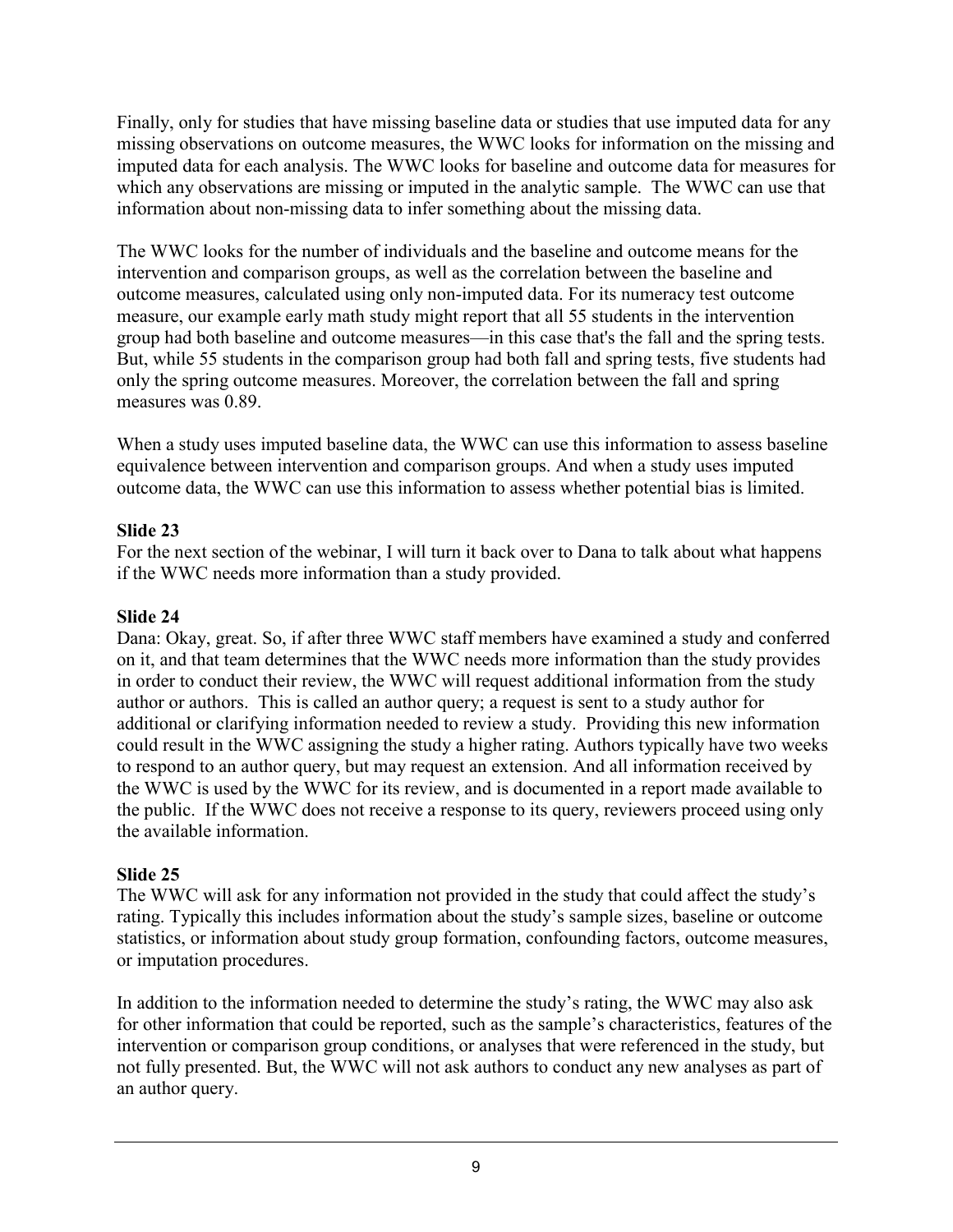### **Slide 26**

Okay, so we have now presented on what the WWC is, what information it looks for in studies, and what happens if the WWC needs more information than is provided in the studies in order to conduct their review. Before moving onto our participant Q and A session, I would like to present some of the resources the WWC can offer to study authors.

### **Slide 27**

There are several resources you may want to access after today's webinar for additional information. First, there's the WWC reporting guides for study authors. We have versions for group design studies, and regression discontinuity design studies. The WWC also reviews single case design studies.

WWC review protocols might also be useful to you. These protocols contain information on study eligibility for different review efforts.

And the WWC Procedures and Standards Handbooks are also available. These describe WWC review procedures and standards in greater detail. Separate standards exist for group design studies, regression discontinuity design studies, and single case design studies, as described in the handbooks.

With that, I will turn it over to Elias Walsh, a senior researcher at Mathematica, and one of the project directors for the WWC, to moderate the question and answer portion of today's webinar.

## **Slide 28**

Elias: Thank you, Dana and Megan. As a reminder, you can submit questions through the question and answer tool, and if you have more questions that do not get answered today, after today's webinar, we encourage you to submit your questions through the WWC Helpdesk, by February 15th. We will share answers to the questions we receive on the WWC website.

Let's start with a question that we received during the webinar. A participant asks, "How I can get an existing study reviewed by the WWC?" So, you can submit all suggestions you have about studies that you would like to see the WWC review to the WWC Helpdesk. The WWC will consider your suggestions when deciding on topics for systematic reviews, or when conducting other study reviews that the WWC will conduct. If you have suggestions, by all means submit them through the Helpdesk.

Here is a question that we hear a lot from folks that I'll ask Megan to respond to. "Can my response to an author query ever lead my study to get a lower rating than it might have otherwise?"

Megan: Yeah, so this is a great question. And the answer is that we assign ratings to a study as a final step at the end of the review based on all of the information we obtain, including information from the author query. So in many cases, the information provided by an author query does affect the WWC's conclusions and the ratings that the study would receive. In many cases, the information can lead to the study receiving a higher rating than it otherwise would.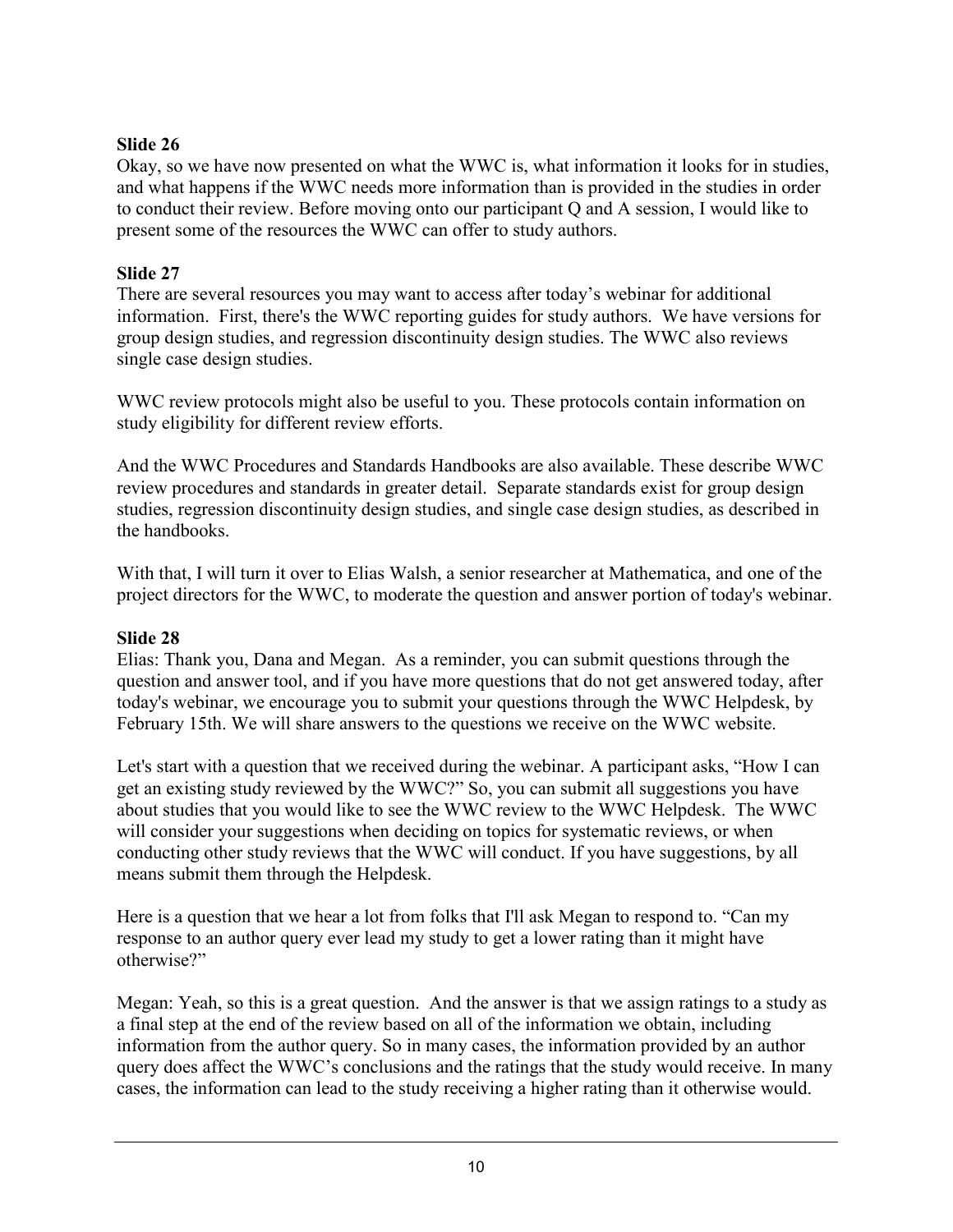For example, we might obtain data that allows us to assess baseline equivalents of a QED, a quasi-experimental design. But it is possible it can go either way because we use all the available information in order to assign the study rating.

Elias: Thanks, Megan. Another one for you that we hear a lot, "Does the WWC sometimes ask authors for information that is not necessary for its review of a study?"

Megan: Yeah, so the WWC aims to ask only for information that is needed to complete our reviews. However, sometimes some of the information that we are asking for that we described in today's webinar, for example, may turn out to be unnecessary based on what we ultimately learn about the study through the review. So, for example, we talked about how we look for the sample sizes, means, and unadjusted standard deviations for intervention and comparison groups for all studies, which we can use to document impacts. But, if the study also reported the estimated effect of the intervention, and we find that they appropriately adjusted for any clustering of individuals within groups, or testing of impacts on multiple outcomes, then we could use the study reported estimated effects to document impacts. And we will always report that information when it is appropriate. However, providing the other information ensures that we will be able to document impacts even if we discover that the study did not appropriately adjust for something like clustering, or multiple comparisons. So we recommend that authors include this information in their studies up front because it will ensure that the WWC staff won't need to contact you for more information later.

Elias: Thanks, Megan. We received a question about a specific kind of study, a school-level assignment study with analysis conducted at the school level, such as looking at school-level student achievement. The question is in this situation, "Would the WWC need to know how many students are in each school?" That's the first question, the answer to that first question is, not necessarily within each school. But the WWC would want to know potentially how many students are present in the schools in each condition that are included in the analysis, and how many are in the school that may or may not have been included in the analysis. The reason the WWC wants that information is to understand whether the individuals, the students within the schools, are representative of the whole school. That's part of the assessment that the WWC will make in assigning a rating to the study.

Another question here is whether the authors can demonstrate baseline equivalence in a study like this by showing that the school level-student achievement at baseline is within the range that is acceptable to the WWC. And yes, that can be an acceptable way to show baseline equivalence. To look at school-level achievement in the previous year even though students would not be the same in the baseline and the outcome sample, because students progress through grades over time. The WWC can use that information to assess baseline equivalence. But, again, it would need to know that the students included in the data used to measure preintervention and outcome data are representative of the students in the schools more generally. And to do that, it would need to know the sample sizes of students.

So, that is an answer to a specific kind of research design.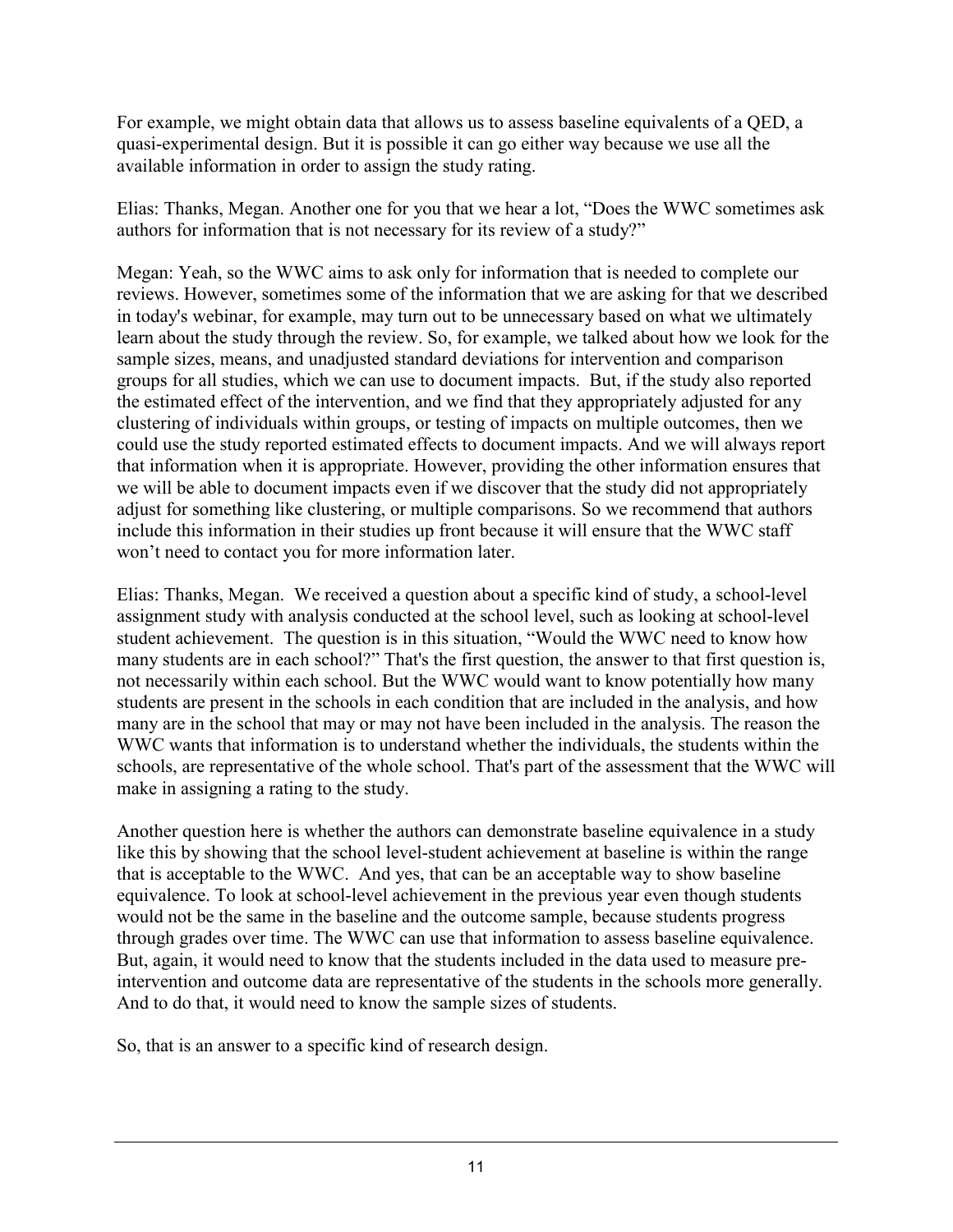Another question we got here is someone who wants to know if they have submitted a suggestion for the WWC to review a particular study, but didn't hear back from the WWC, what does that mean. The WWC does not make immediate decisions, typically, on the studies that it receives as suggestions. It might be helpful for me to talk a little bit more about how the WWC does decide to review studies. There are a few different reasons that the WWC will identify a study for review. One is as part of its systematic review process, to develop products like intervention reports and practice guides, as described in the WWC Procedures Handbook. The WWC has a process to identify topics for these products, and that process considers things like the amount of evidence available on each topic, and the relevance of the topic to decisionmakers. Once a topic is selected, the WWC would then conduct a thorough search to identify all of the available research on that topic.

But the WWC also reviews some studies outside of its systematic review process. These include new studies that are getting media attention that the WWC will then try to review quickly to get an assessment out to the public quickly. The WWC also reviews studies that are cited in the Department of Education grant competitions, to provide evidence of the effectiveness of an intervention or approach, and for some other reasons. So, those are some of the reasons the WWC reviews studies. In making those decisions, hearing from the public, and from researchers, about studies they would like to see reviewed, is helpful information to make those decisions.

Megan, why does the WWC send multiple author queries sometimes?

Megan: So, there are two basic reasons why this might happen. One is, it's either because we can reduce burden on the author by first getting answers to more basic questions. Or, the second reason that multiple author queries might get sent is because we need to follow up on something that we have learned. So, for example, we might learn in a first author query that the study imputed baseline data. And then we need to follow-up with a second author query to get information on the imputed data and the methods and software that were used to impute them. That way, we can assess whether the study uses accepted imputation methods, and so that we can assess baseline equivalence and we wouldn't have known that we need that until we got the first set of information.

Elias: Thanks, Megan. Another question we have, which is a good one, I think, is, "What information do you wish you could report on, but we typically don't have enough information to report on?" And the participant suggests this might be something like student engagement in the intervention, details about the training.

And, certainly, implementation information is certainly something that study authors sometimes provide a lot of detail and other times provide very little detail. The WWC definitely benefits in how it can communicate the implementation resources, in particular, to decision-makers when authors include a lot of information about how the intervention was implemented and the support that was provided to implement the intervention.

Related to those issues are costs. I think another area where we often have very little information to report to decision-makers is in understanding the full set of costs associated with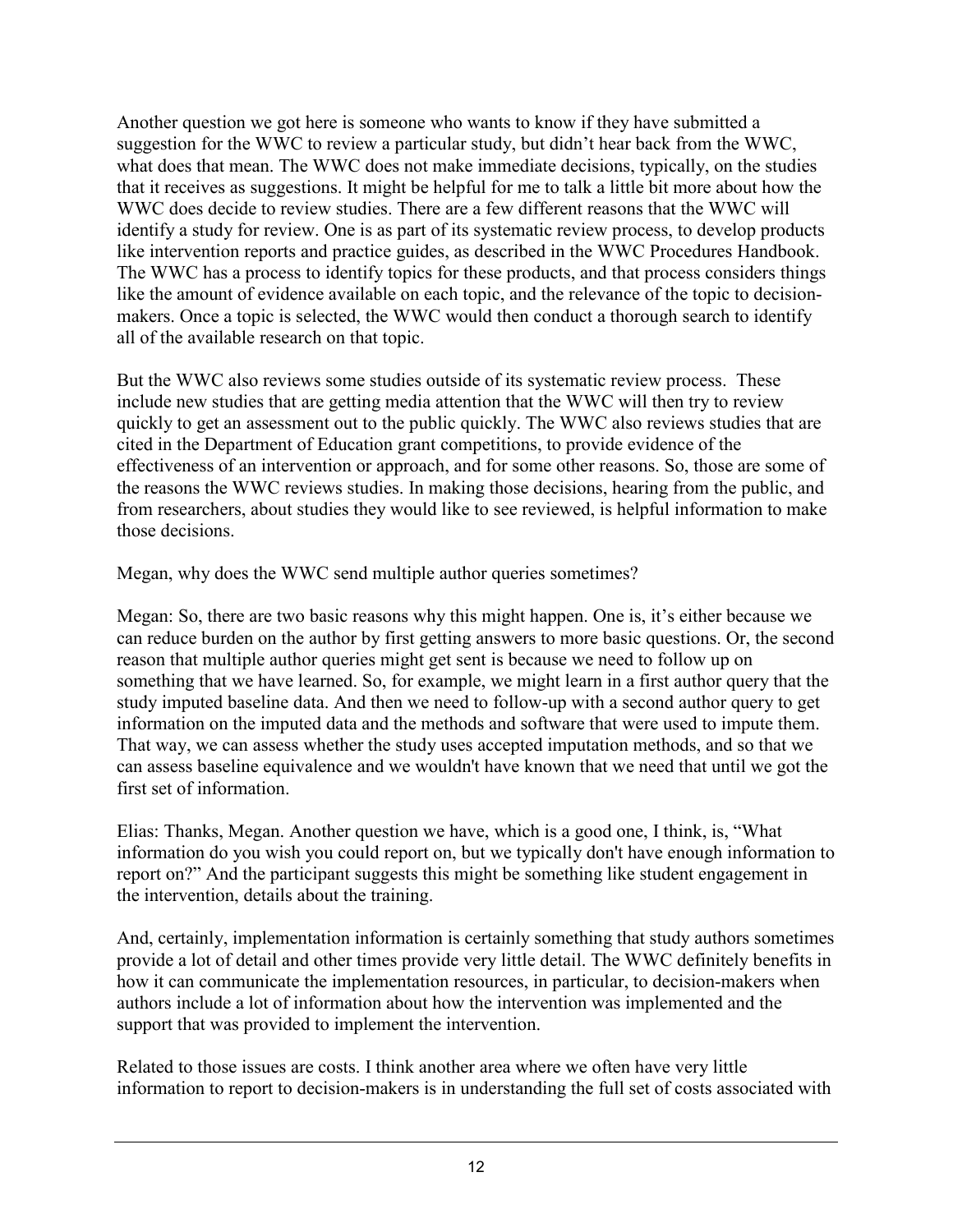an intervention. And there are a lot of ways interventions can impose costs, whether new instructors need to be hired to support the intervention, what kind of training and time and costs are involved, and just the cost of any resources, and along those lines. Cost I think is another area where we often would like to be able to report more from what studies often contain. That's a great question.

Let's see, we have a question here: "For pre-post studies and reporting, is there a preferred missing data technique, or procedure the WWC recommends? Or, are there times when list wise deletion [or complete case analyses as the WWC sometimes refers to that approach] are appropriate and no other missing procedure data be used?" Great question. Rather than giving a detailed answer here on the call, I would refer you to the WWC Standards Handbook, which can be accessed on the WWC website. There is a whole section of that handbook on missing data approaches, and there is a table in that section that describes the missing data approaches that the WWC will consider acceptable, and the circumstances under which they might be acceptable. So that would be the resource to consult there.

We have a question here, "Is there a minimum number of students required for a study to meet WWC standards without reservations?" Dana, would you like to take that one?

Dana: Sure. The answer there is, no. There is not a minimum number of students in order for a study to meet WWC group design standards, with or without reservations, with one kind of exception. And that's that there needs to be multiple individuals in both the intervention and comparison groups. So, if you only had one student in one of those groups, a study would be classified as having a confounding factor. But with the exception of that very, very small sample size, there is not a minimum number of students required.

Elias: Thanks, Dana. Another one for you, Dana, "Does the WWC have a template or tables describing the information that the WWC often looks for when evaluating a study, so that study authors can make sure to include that information when working on the manuscript?"

Dana: Yes, these are definitely available.

## **Flipping back to slide 27**

So in this resources slide, the last slide that we had presented, we referenced the WWC reporting guides for study authors. And we have those reporting guides for both group design studies and regression discontinuity design studies. And those reporting guides actually contain the table shells that were used to develop today's presentation and the table shells that individuals can use to make sure they include all the needed information.

Elias: Thanks, Dana. Following up on the earlier question about what information the WWC would like to know more about, someone else asks about intervention studies that compare one intervention to another intervention. And says, "It seems less common to see an intervention study that has a true comparison group, in the sense that there is not a separate intervention implemented there. This makes it difficult to understand whether the intervention confers a value over what would maybe be typical instruction. Does the WWC require that an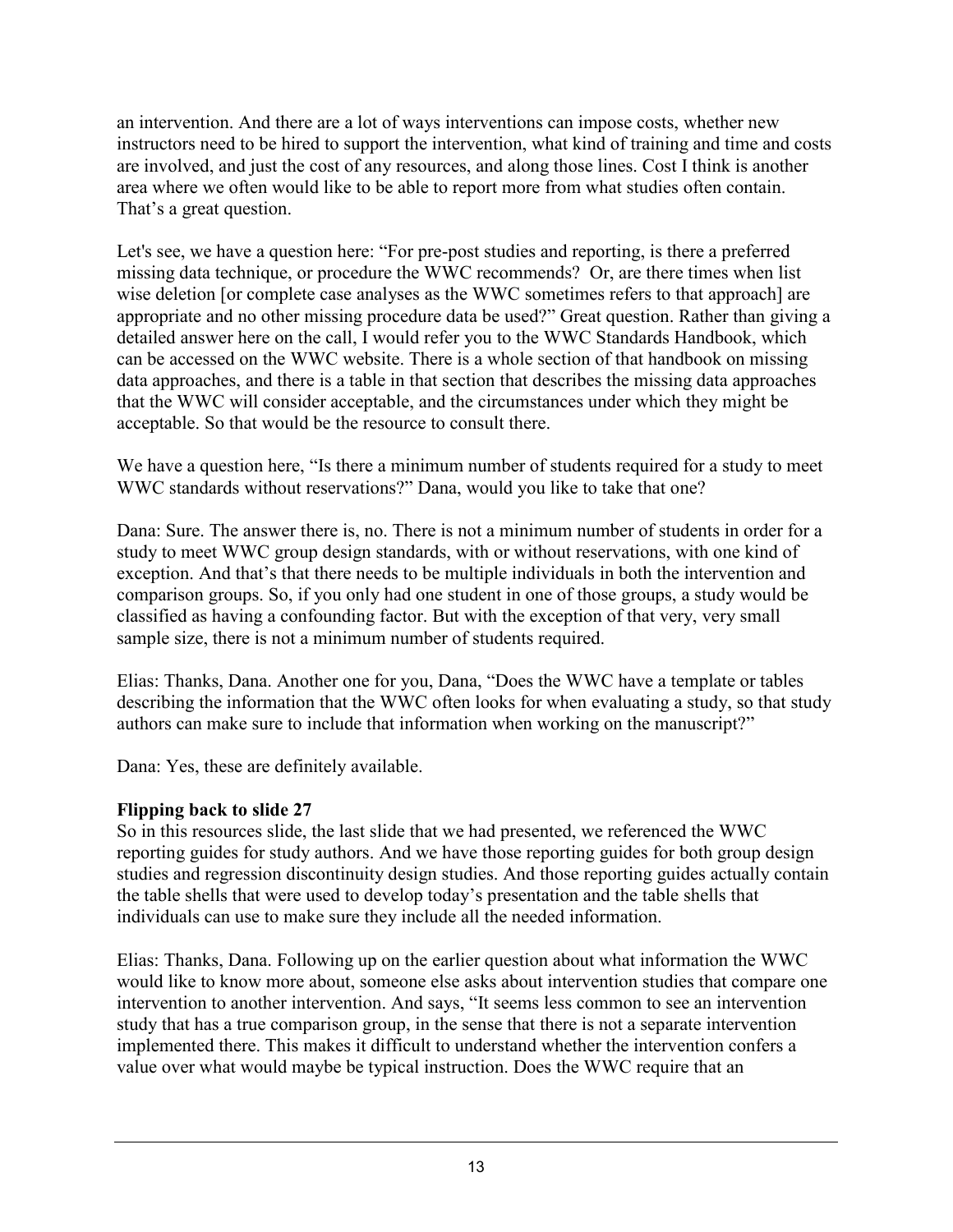intervention—require reporting on what happens in both the intervention and comparison groups?"

This is another area, as I mentioned, where WWC would often like to know more information than we typically have about comparison group. Because in an education setting, there is always something happening in the comparison group. And sometimes studies are very good at describing the curriculum or other activities, the setting in the comparison group. But other times, we're left guessing. This is another area where decision-makers would benefit from more detailed reporting about what is in the comparison group for each study so they can understand whether a particular study finding might be relevant for their context given what is business as usual in their schools. So yes, we look for information about the comparison group, and often would like to know more than what we see.

Another question, "Have we seen improvement in the quality of studies that we have been evaluating, and what do we think is causing the improvement if so?" That's a great question. I'm not sure we have an answer right here for that. But we have seen that when the WWC sets standards, it has influenced what gets reported in studies. And, so, I think when setting standards, the WWC wants to set things that are reasonable. But also wants to try to raise the bar for what is considered the gold standard for reporting and research. That's a good question. And we will continue to monitor and think about how the WWC is impacting research.

Dana, does the WWC review qualitative observational case studies?

Dana: So, qualitative studies don't fit into the effectiveness ratings that the WWC provides. And the WWC does not review these studies, in the sense that we review other studies. But qualitative studies and case studies can sometimes provide information on interventions or practices that feed into the products that the WWC produces. So for example, the WWC produces practice guides, and case studies and qualitative studies can be part of the information that we draw on to produce those practice guides. They're just not reviewed in the same way as impact studies are.

Elias: Thanks, Dana. What are common mistakes in statistical analysis that we frequently encounter in reviewing studies for the WWC, and that we would like to see fixed?

So, I would say the most common mistake is not sufficiently reporting on baseline data. We often see studies that don't fully report on the baseline means and standard deviations and sample sizes, so just careful reporting on baseline measures in a way that for the same sample generally that is used in the analysis of outcomes, would be one.

Dana, do you have other thoughts, or Megan, do you have other thoughts on that? That's the one that comes to mind for me.

Megan: I will add to what you said, you sort of touched on it, but that not only reporting the full amount of information we need on baseline data, but reporting it for the sample that was used to estimate the effects. I think that is a very common thing that we see is that the baseline data,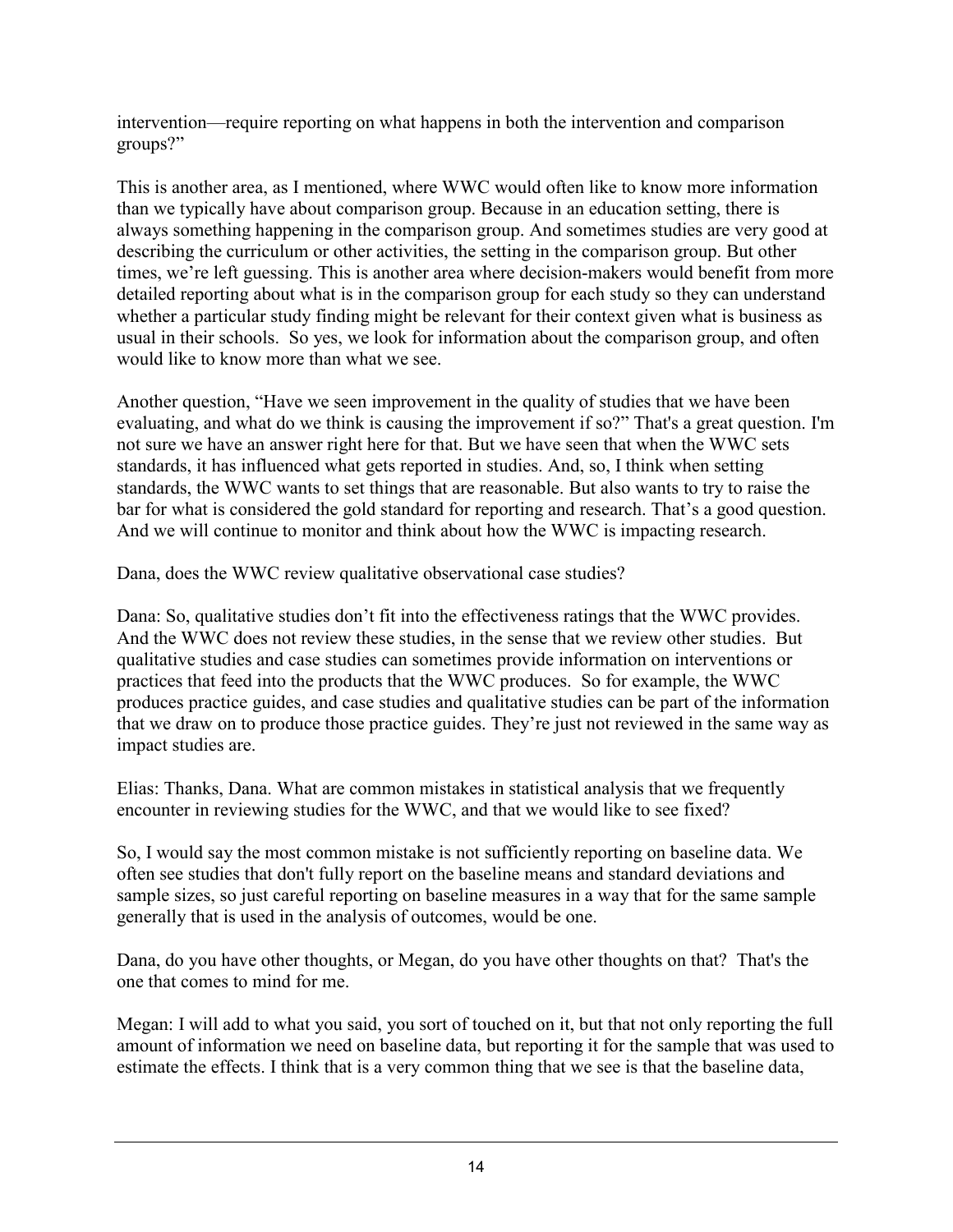when provided, is not for the same sample, and we are looking for the analytic sample information.

Dana: That's right, and the WWC actually has processes and part of the review process can handle when, for instance, baseline data is missing, for instance, if a student just didn't take the baseline test, but is included in the analytic sample. That is one example of when that happens. Another example is when just the whole random assignment sample, for instance, is included in those baseline statistics. And the WWC can't use the full random assignment sample to assess baseline equivalence in most cases.

Elias: Thanks, Dana and Megan. Another question, "Could we talk about the frequency of updating reports that the WWC has produced [say intervention reports or practice guides that the WWC has produced]? Do we actively update?"

So, the WWC will update reports when additional evidence comes out, but not necessarily right away. The WWC needs to strike a balance between investing resources in reviewing interventions that it hasn't reviewed before, and updating reports that it has when new information—when new studies come out on the topic. That balance is struck through, there is actually a formal scoring approach that you can read about in the Procedures Handbook, for how we decide whether to develop a new report on a topic, that is of interest to decisionmakers, or decide to update an existing report. And it has to do with how much evidence is available and some other factors. So yes, we do update, but we also are focused on producing information about new interventions.

Another question is, "Would you say that WWC standards for reviewing studies are more, less, or just as stringent as publication standards for academic journals?" Well, I would say they are different. And, the standards are very different, and in place for different purposes. Academic journals will often accept descriptive studies and other kind of studies that are not eligible for WWC review, or could not meet WWC standards. And that's appropriate, because that sort of information is helpful and useful for researchers to learn about and decide you know, what might be promising areas to conduct more rigorous research. So, I am not sure I would say more or less or just as stringent, they are different in their place for different purposes. The WWC standards are in place to identify the most promising evidence for interventions and communicate that to decision-makers.

Let's see. I think we have time for one more. And again, if we haven't gotten to your question, we have it and we will put answers to questions up on the WWC website. And if there's anything else you'd like to ask, please submit that through the Helpdesk and we can also answer that on the WWC website. "Will you be adding new categories, such as social emotional learning, which has been a hot topic lately?" So, the WWC is working on deciding which topic areas to identify new interventions to review, and is currently in that process of identifying new interventions to review in early childhood to grade 12, and part of that conversation is definitely to consider interventions that may affect outcomes in social emotional learning. So, stay tuned.

## **Slide 29**

I think we are out of time for questions, so, Brice, I will turn it back to you.